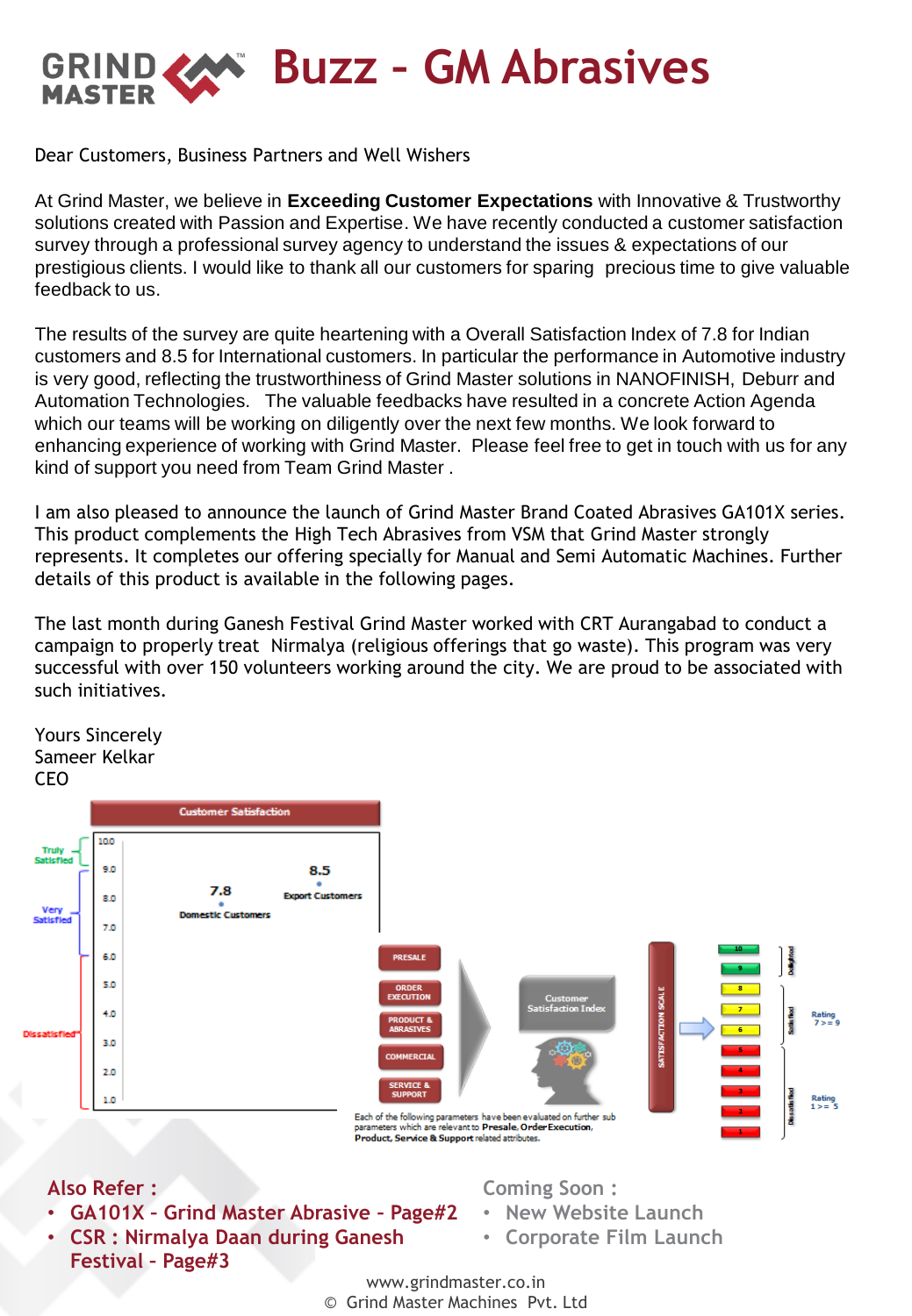## **GA101X – High Quality Abrasives for Cost Effective Performance**

Grind Master is a Total Solution Provider for Metalfinishing, including Machine, Abrasives, Support and Process Knowhow. With over 30 years experience in Coated Abrasives, Grind Master is proud to launch GA101X Series Abrasives for Cost Effective Performance on Manual and Semi Automatic Machines.

The New Range of Abrasives is developed by Grind Master and is named "GA101X". The Manufacturing technology is ISO Certified, with a German Maker, and uses High Quality Premium Aluminum Oxide grains with Cotton and Polyster Cloth Backing. The abrasive is available in Grit sizes from 36 to 400, and can be used with oil and water based coolants for wet grinding as well.

Grind Master works in a collaboration with VSM Germany for High Tech Coated Abrasives, mainly used for Automatic Machines producing very high surface finish requirements. The introduction of Grind Master series Abrasives is a complementing the VSM Abrasives range and is recommended for Manual and Semi Automatic Machines including :

- 1. Manual Backstand Belt Grinding Machines
- 2. Manual Platen Belt Grinding Machines
- 3. Conveyorized Flat Belt Grinding Machines
- 4. Semi Automatic Centerless Machines

These machines are typically used for applications such as Deflashing/Grinding of Parting Lines in Castings/Forgings, Deburring and Weldment Grinding.

The GA101X Series enables us to provide a complete solution package for the full variety of applications – VSM High Tech Abrasives for Automatic High Finish requirements and GA101X for Manual Economy requirements. Our team of application experts can recommend the correct Abrasive for individual requirements.

Grind Master Abrasives/Tools Group will be working in the future to expand its product offering to complement the Machinery Group and provide Total Solutions. Development of tools for Robotic Applications such as Aluminum Deflashing Burrs and Casting Fettling Wheels is under way.







www.grindmaster.co.in © Grind Master Machines Pvt. Ltd